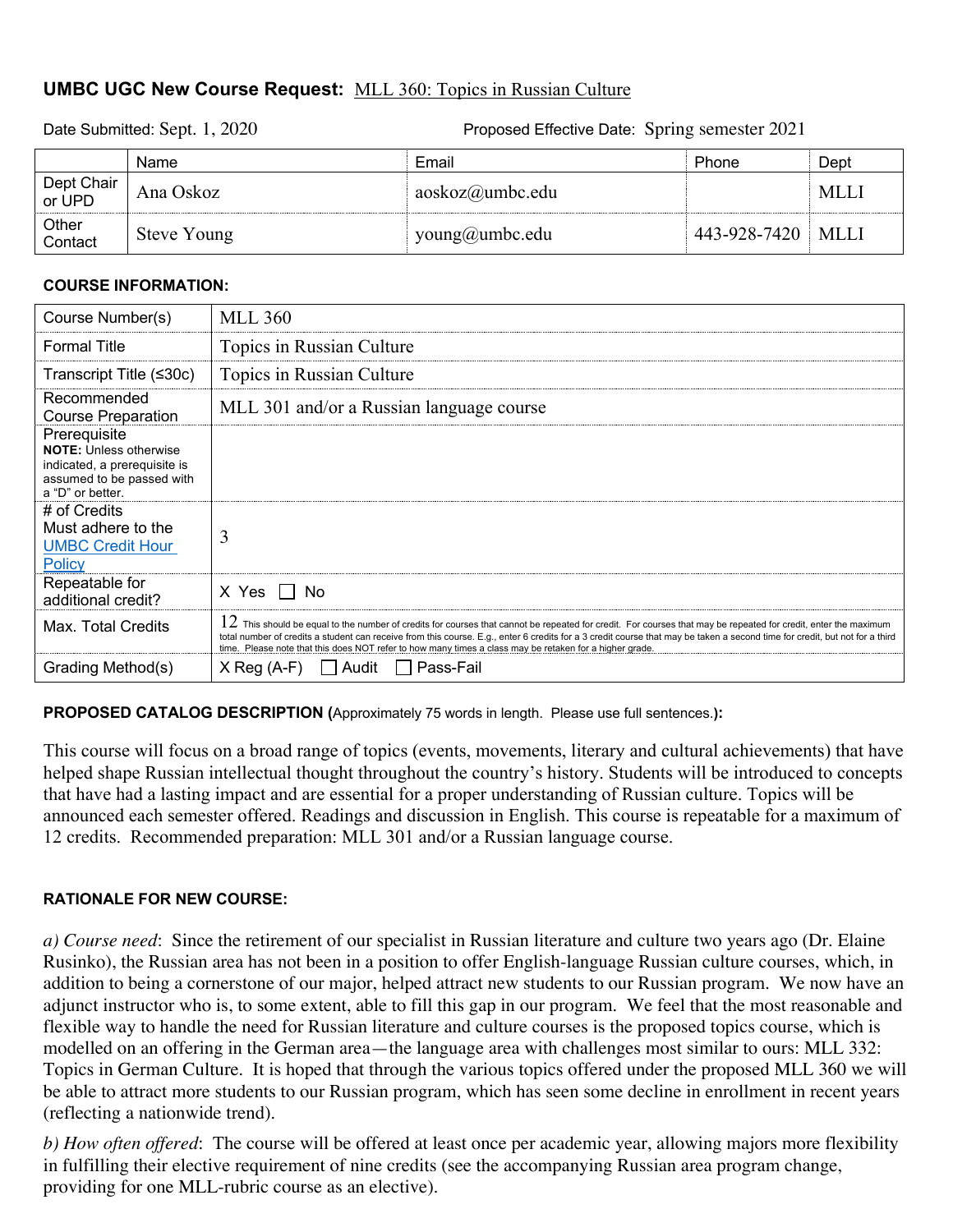*c) Course program fit:* The course will serve as one of the three required electives within our program (see our proposed program change).

*d) Primary student population*: The course is aimed at Russian majors and minors, although the recommended preparation is broad enough to appeal to all MLL majors and students in other disciplines.

*e) Course level:* The course content of the various topics will be sufficiently advanced, with assessments that include in-depth 10-15-page research papers.

*f) Course preparation*: Within our department, MLL 301 Textual Analysis ("This course introduces techniques of analytical reading and reader response that apply to a broad range of texts …") would provide the broadest and most relevant analytical tools for this proposed culture course. And a background in Russian language will allow majors to approach certain texts in the original language.

*g) Grading method:* Since the course is aimed primarily at Russian majors, regular grading is the most appropriate.

*h) Repeatability*: Students may want to repeat the course as topics change, although only one instance of the course will be used for the program electives.

# **ATTACH COURSE SYLLABUS (mandatory):**

Since this course is proposed as a topics course, with changing topics, we have no standard syllabus, but I've attached a representative syllabus from a course ("Russian Thought and Culture") which was recently taught under MLL 300 Selected Topics in Modern Languages and Linguistics.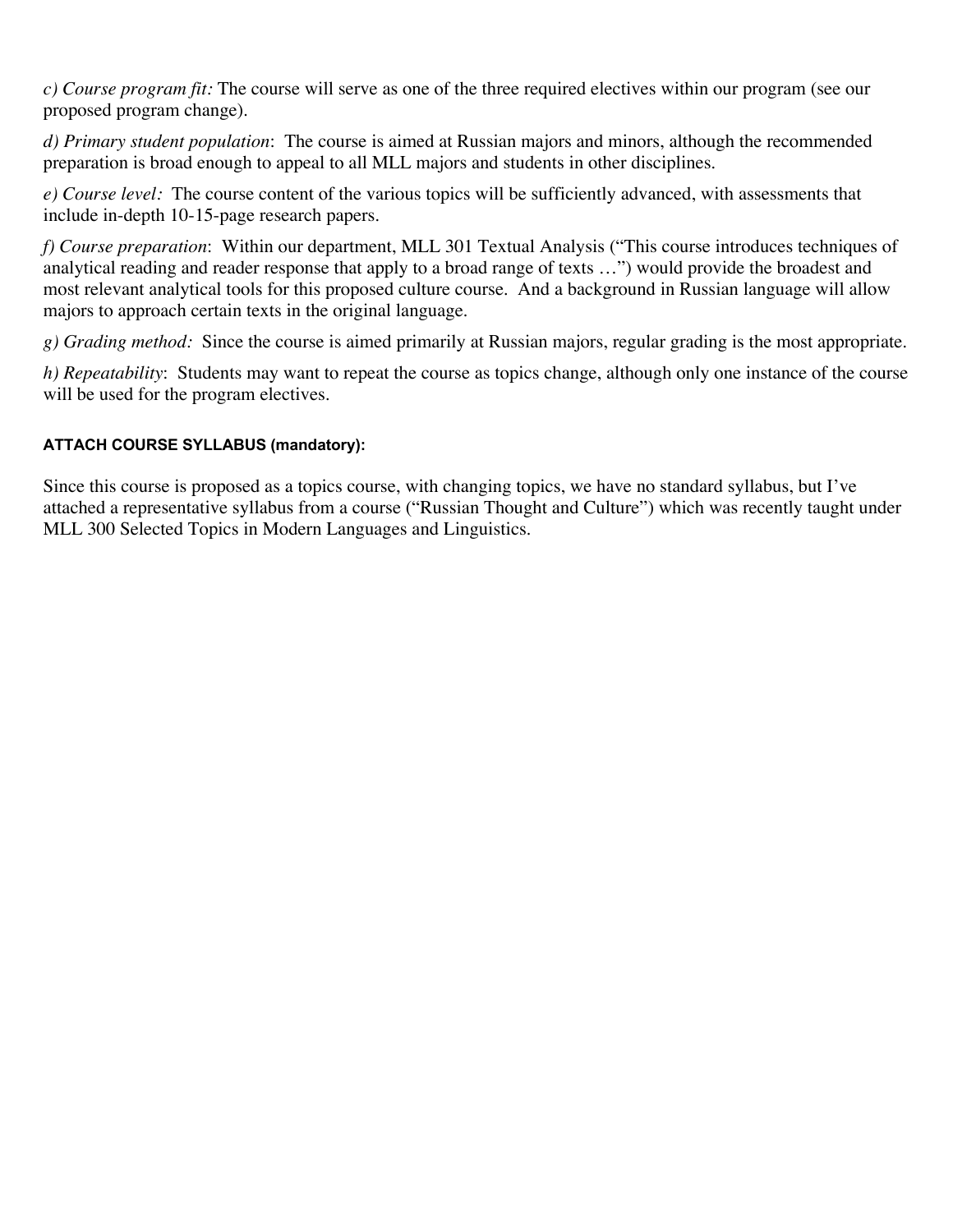# **MLL 300 Russian Thought and Culture MW 4pm-5:15pm, FA 526**

**Spring 2020**

**Dr. Randy Kidd**

**Office: 526 Fine Arts rkidd@umbc.edu**

**Office Hours: MW 5:15-6:15 and by appt**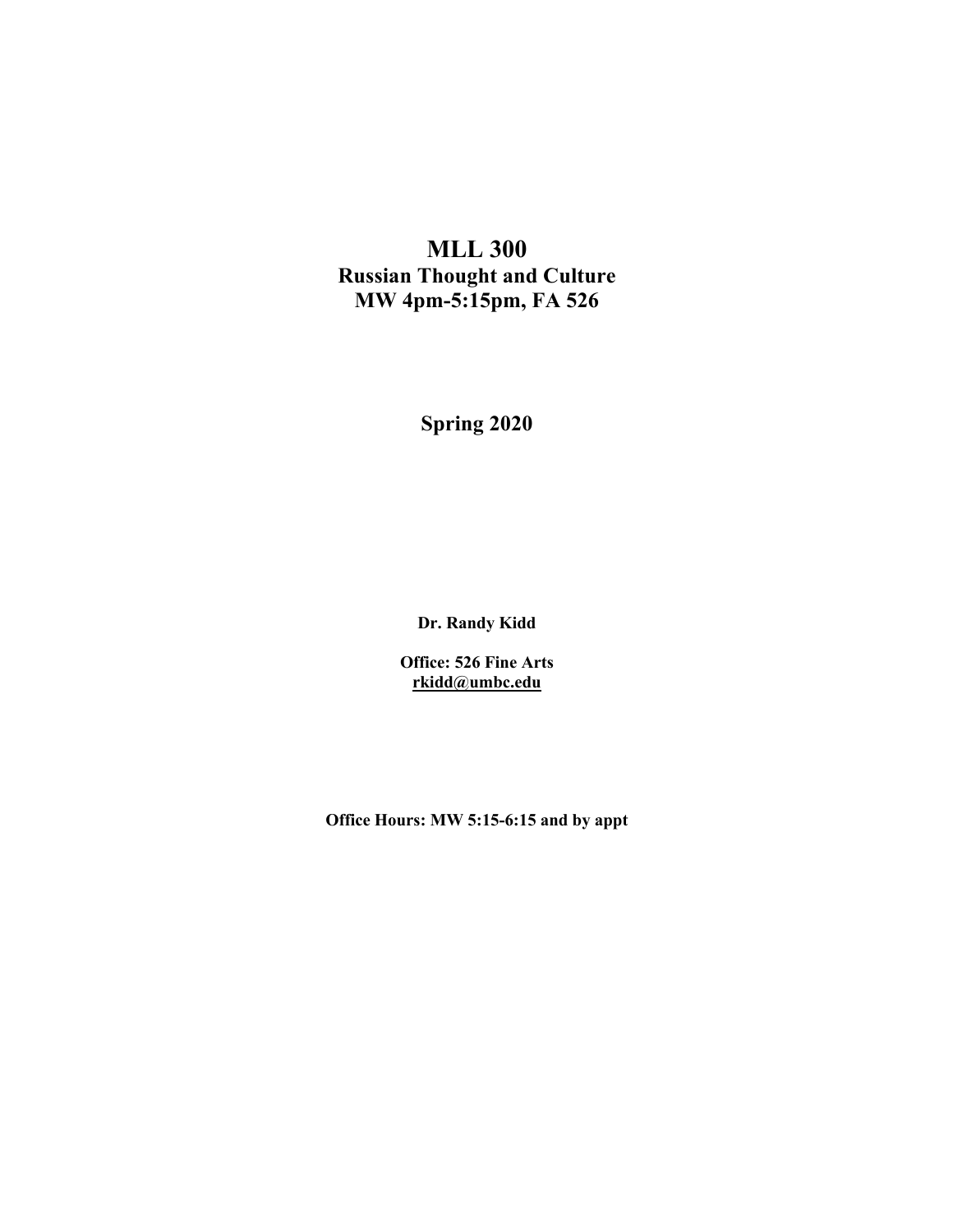## I. **Course Description**

Russia is unique in many ways. In almost all aspects of culture, Russia has been deeply influenced by both East and West. We will examine Russian thought and culture from this interdisciplinary and cross-cultural perspective. Topics include religious thought in Russia; Russian responses to the Scientific Revolution, Enlightenment and Age of Revolution in Europe; the rise of universities and scientific societies in Russia; scientism in Russia and the advent of 'scientific socialism'; and finally, Soviet scientific achievements. This interdisciplinary course draws from geography, anthropology, history, philosophy, religious studies, the sciences and linguistics. This course is taught in English.

## II. **Course Objectives**

-Evaluate Russian thought and culture in historical context

-Enhance close-reading skills in a variety of fields

-Develop formal writing skills

-Complete a ten-page research paper that pertains to Russian thought and culture

## III. **Course Materials**

#### **Required Textbooks**

*A History of Russian Thought,* William Leatherbarrow and Derek Offord, Eds., Cambridge Press 2012 ISBN: 9781107412521

*Russia and the Soviet Union: A Historical Introduction from the Kievan State to the Present,*  John M. Thompson, 7<sup>th</sup> Ed., Westview Press, 2013 ISBN 9780813346960

 *Russian Short Stories from Pushkin to Buida*, Robert Chandler, Ed., Penguin Books 2006, ISBN 978-0140448467

## IV. **Evaluation**

Your grade will be based primarily on your performance on weekly reading quizzes, two midterm exams, one research paper, a comprehensive final examination and class participation. Points will be calculated as follows:

| <b>Reading Quizzes</b>              | $(10 \times 2 \text{ pts})$ | 20 |
|-------------------------------------|-----------------------------|----|
| <b>Midterm Exams</b>                | $(2 \times 10 \text{ pts})$ | 20 |
| <b>Research Paper</b>               |                             | 20 |
| <b>Final Exam</b>                   |                             | 20 |
| <b>Presentations</b>                | $(2 \times 5 \text{ pts})$  | 10 |
| <b>Attendance and Participation</b> | 10                          |    |

#### **Quizzes and Examinations:**

We will have 11 reading quizzes; these will cover ONLY the relevant chapters of *Russia and the Soviet Union.* These are brief quizzes, usually consisting of four questions, drawing upon the major points of the assigned chapter. There are no make-up quizzes but your lowest quiz score will be dropped. There are two midterms and one comprehensive final-examination. Examination questions may be objective and essay and will cover lecture, primary-source reading material, and the relevant chapters of *A History of Russian Thought.* A review will be offered prior to each exam.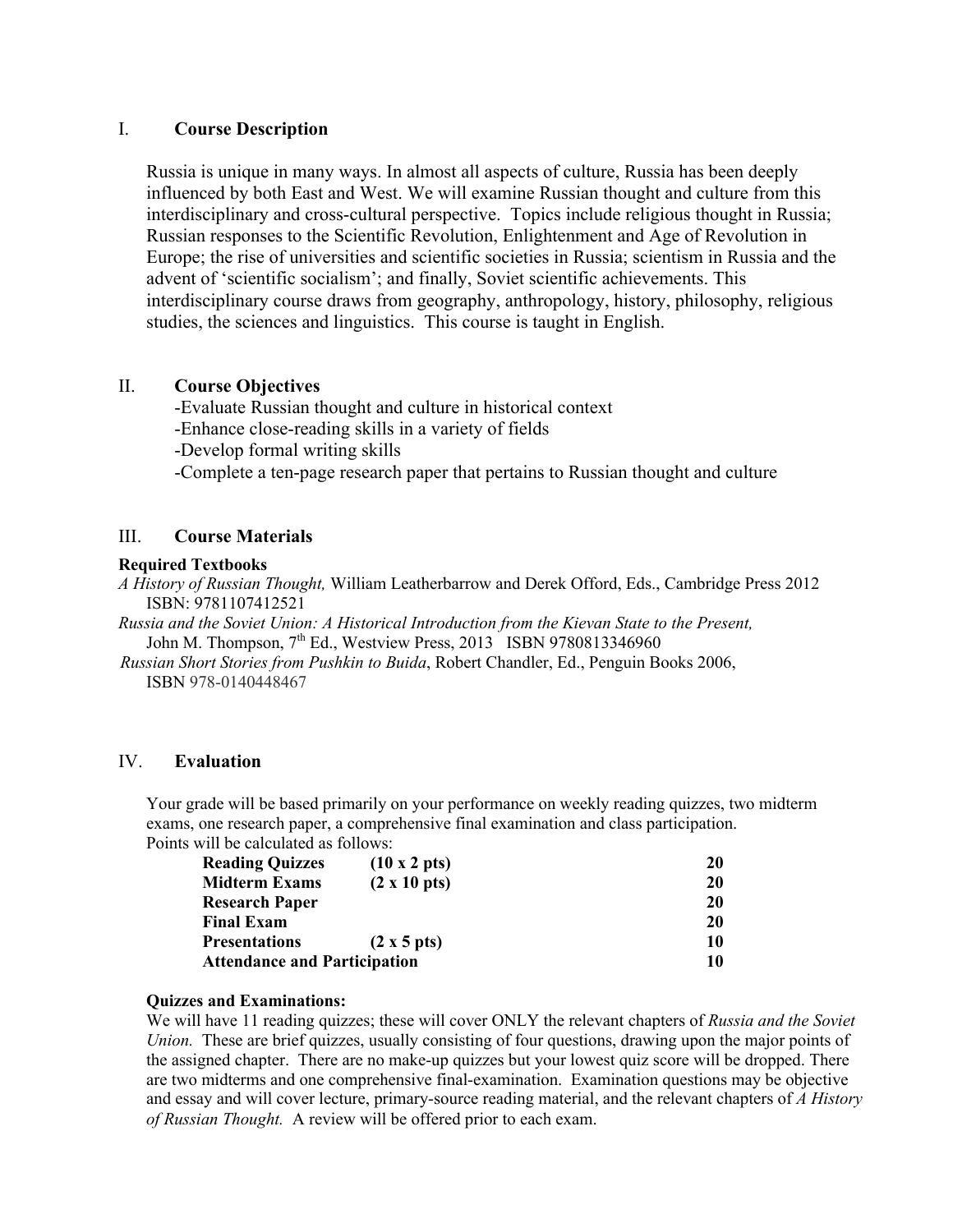#### **Research Paper:**

One paper, based on primary-sources and recent scholarship, is required. The paper should be between 10-15 pages and pertain to some aspect of Russian thought and culture. We will have four workshops to help you throughout the process—from conducting a literature search, to selecting a thesis, to drafting your paper. The paper is meant to both help you sharpen your research and writing skills, and look more deeply into one aspect of Russian thought and culture.

#### **Presentations:**

Presentations are 5-10 minute PowerPoints or digital stories designed to amplify a key aspect of each meeting's topic. Topics may either be selected from the syllabus Tentative Schedule of Assignments, or on something or your own interest, in consultation with the instructor. Please look at the presentation options and decide early which two you would like, so that I may reserve them for you.

#### **Attendance and Participation:**

Attendance is required. If you miss a class it is up to you to find reliable notes. For more information, please review UMBC's Attendance Policy:

https://registrar.umbc.edu/services/registration/information-about-withdrawal-and-absence/

## V. **Etiquette**

Disrespectful behavior, as well as any writing, homework, or online that do not follow social etiquette (insults, extreme statements, offensive comments to other people's beliefs, etc.) will result in a zero for the exercise and will be reported to the MLLI department for further disciplinary action.

# VI. **Academic Integrity Statement**

"By enrolling in this course, each student assumes the responsibilities of an active participant in UMBC's scholarly community in which everyone's academic work and behavior are held to the highest standards of honesty. Cheating, fabrication, plagiarism, and helping others to commit these acts are all forms of academic dishonesty, and they are wrong. Academic misconduct could result in disciplinary action that may include, but is not limited to, suspension or dismissal. http://www.umbc.edu/provost/integrity/faculty.html)

#### VII. **Important**

As an instructor, I am considered a Responsible Employee, per UMBC's Policy on Prohibited Sexual Misconduct, Interpersonal Violence, and Other Related Misconduct (located at http://humanrelations.umbc.edu/sexual-misconduct/umbc-resourcepage-for-sexual-misconduct-and-other-related-misconduct/). While my goal is for you to be able to share information related to your life experiences through discussion and written work, I want to be transparent that as a Responsible Employee I am required to report disclosures of sexual assault, domestic violence, relationship violence, stalking, and/or gender-based harassment to the University's Title IX Coordinator.

As an instructor, I also have a mandatory obligation to report disclosures of or suspected instances of child abuse or neglect

(www.usmh.usmd.edu/regents/bylaws/SectionVI/VI150.pdf).<sup>[1]</sup>The purpose of these reporting requirements is for the University to inform you of options, supports and resources; you will not be forced to file a report with the police. Further, you are able to receive supports and resources, even if you choose to not want any action taken. Please note that in certain situations, based on the nature of the disclosure, the University may need to take action.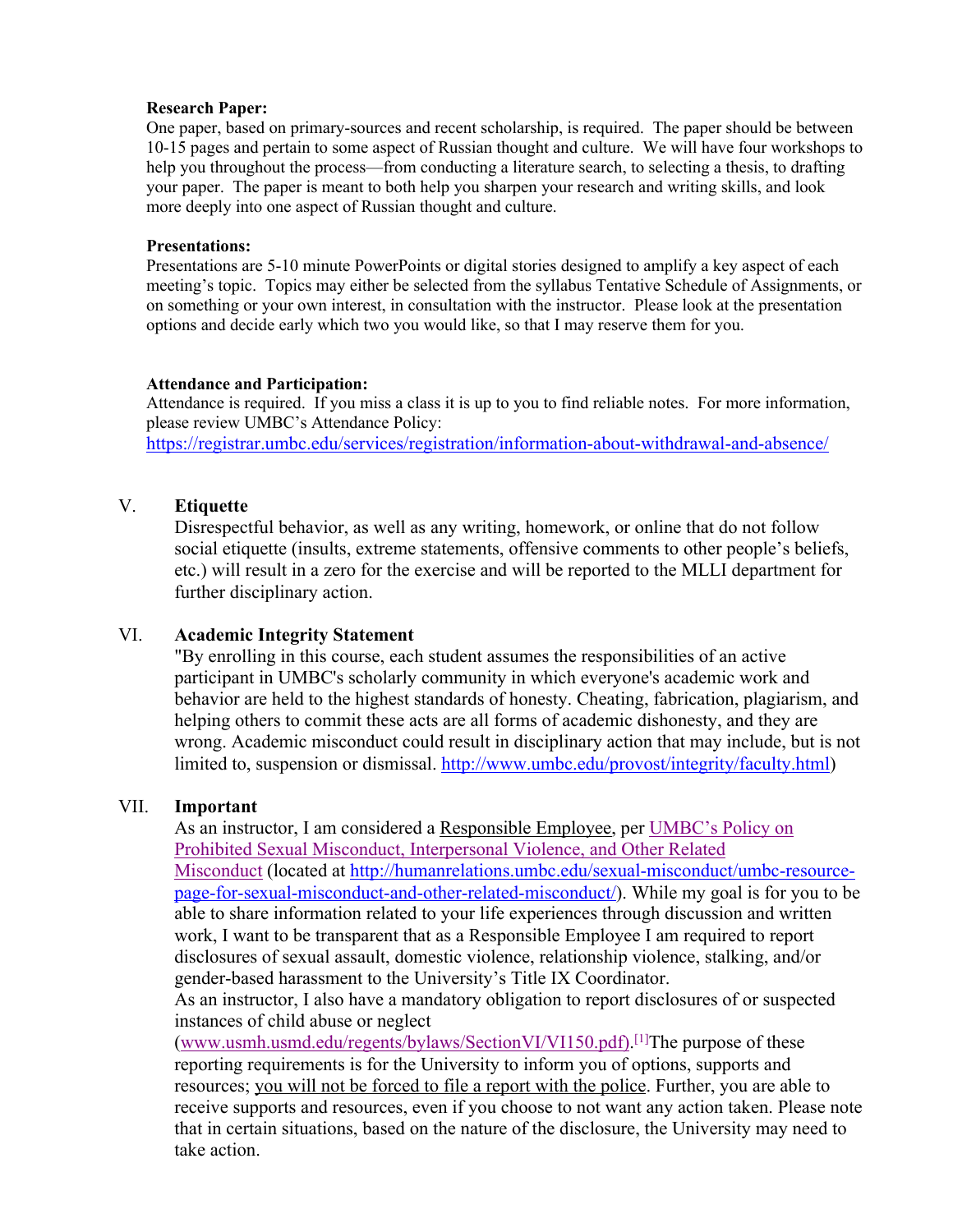**If you need to speak with someone in confidence about an incident, UMBC has the following Confidential Resources available to support you:** The Counseling Center: 410-455-2472 University Health Services: 410-455-2542 After-hours counseling and care available by calling campus police at 410-455-5555) **Other on-campus supports and resources:** The Women's Center, 410-455-2714 Title IX Coordinator, 410-455-1606 Additional on and off campus supports and resources can be found at: http://humanrelations.umbc.edu/sexual-misconduct/gender-equitytitle-ix/.

## VIII. **Accommodations: Student Disability Services (SDS)**

UMBC is committed to eliminating discriminatory obstacles that may disadvantage students based on disability. Services for students with disabilities are provided for all students qualified under the Americans with Disabilities Act (ADA) of 1990, the ADAAA of 2009, and Section 504 of the Rehabilitation Act who request and are eligible for accommodations. The Office of Student Disability Services (SDS) is the UMBC department designated to coordinate accommodations that would allow for students to have equal access and inclusion in all courses, programs, and activities at the University. If you have a documented disability and would like to request academic accommodations, please refer to the SDS website at sds.umbc.edu for registration information and to begin the process, or alternatively you may visit the SDS office in person in the Math/Psychology Building, Room 212. For any questions or concerns, you may contact us through email at  $disability@umbc.edu$  or phone at (410) 455-2459.

#### IX. **Additional Opportunities**

**Russian Club:** We have a very active Russian Club, which organizes parties and museum trips and attends events at the Russian Embassy. Join "UMBC Russians" on Facebook. We welcome your input and initiative in organizing activities.

**Russian Chorus**: MLL 299-02 is a Pass/Fail one- or two-credit class in Russian choral music. We are fortunate to have a professional instructor of choral music, who will be teaching Mondays and Wednesdays at 12:00. No experience is necessary, and even beginning students can join in. See "Russian Chorus" in Web Links at the Blackboard course site. For permission to enroll, see Vira Zhdanovych (FA 456) or the administrative assistants in the MLL office (FA 463).

**Study Abroad**: Think ahead about the possibility of participating in a summer study tour of Russia or a summer program in Russian, either in this country or abroad. For more information, visit the Office of International Education Services, 222 Administration Building.

**If you have any questions, problems, complaints or suggestions regarding the class, be sure to bring them to my attention. Don't wait until the end of the semester.**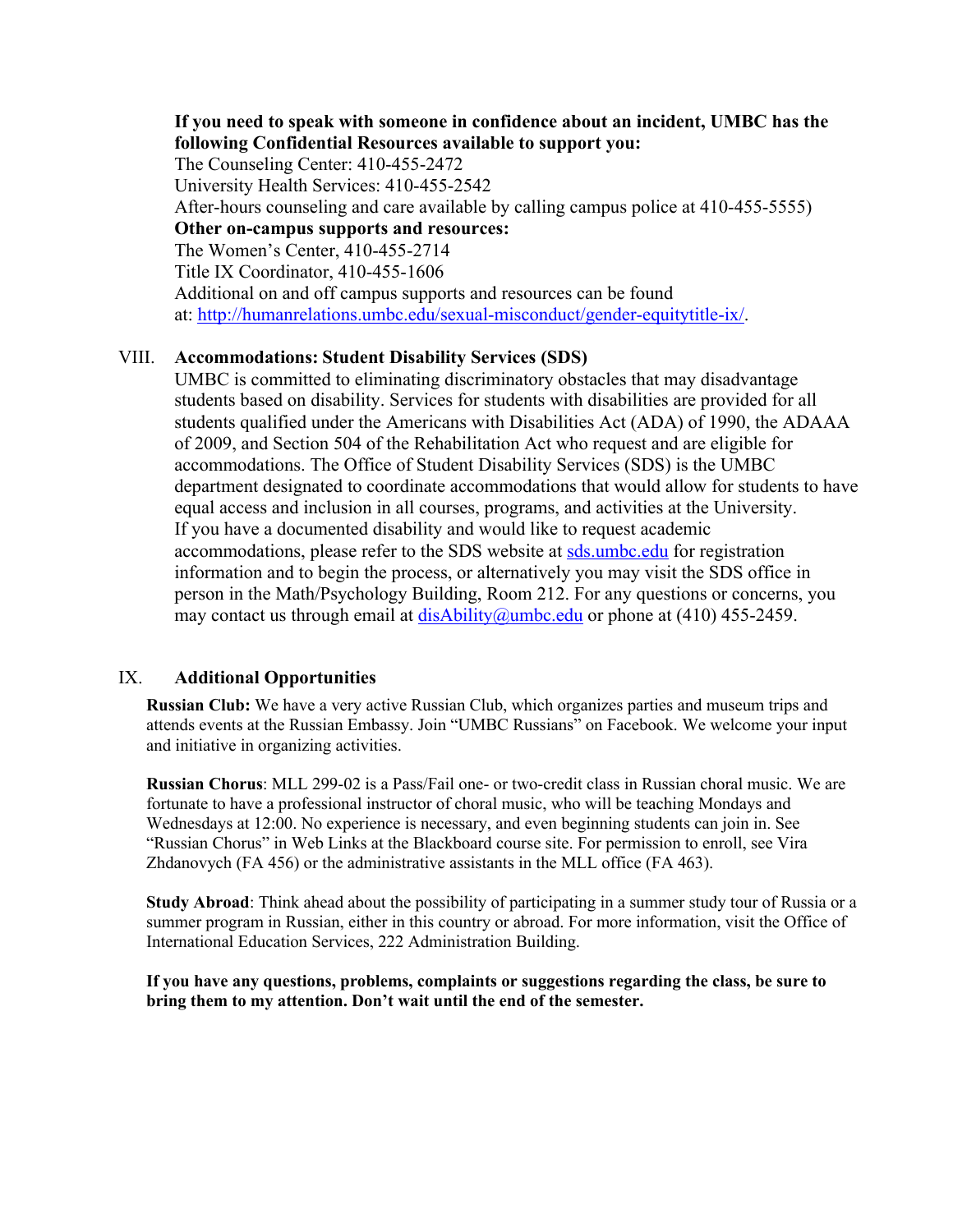# X. **Tentative Schedule of Assignments (RSU =** *Russia and the Soviet Union;* **RSS =**  *Russian Short Stories;* **HRT=** *A History of Russian Thought;* **HDT =** *Handout)*

Most meetings consist of brief lectures followed by discussion of primary and secondary sources. Meetings also include presentations that amplify key lecture or discussion topics.

#### Mon Jan 27

Intro and Background Syllabus Russian thought and culture timeline

# Wed Jan 29

Lect: Russian Geography, Prehistory Pres: Scythians Pres: Varangians Disc: RSU Ch 1, pg. 1-16 Disc: Herodotus, *On Scythia* (primary-source handout)

## Mon Feb 3

Lect: Who are the Russians? Pres: Kiev Disc: RSU Ch 1, pg. 16-25 Disc: Ibn Rustah, *On the Slavs* (primary-source handout)

## Wed Feb 5

Lect: Handling Sources in Research Pres: The Primary Chronicle Research Workshop I: Selecting a Research Topic; Beginning a Literature Review

#### Mon Feb 10

Lect: Religion in Russia; East-West Schism Pres: Rublev Pres: Eastern Orthodox Christianity Disc: *The Primary Chronicle* (primary-source handout)

#### Wed Feb 12

Lect: Mongols in Russia

Pres: Batu and the Golden Horde

Disc: *Tatar Brutality* and *The Mongol Invasion of Rus* from the Chronicle of Novgorod (primary-source handouts)

#### Mon Feb 17

Lect: Mongols in Russia (cont.) Pres: Moscow Disc: RSU Ch 2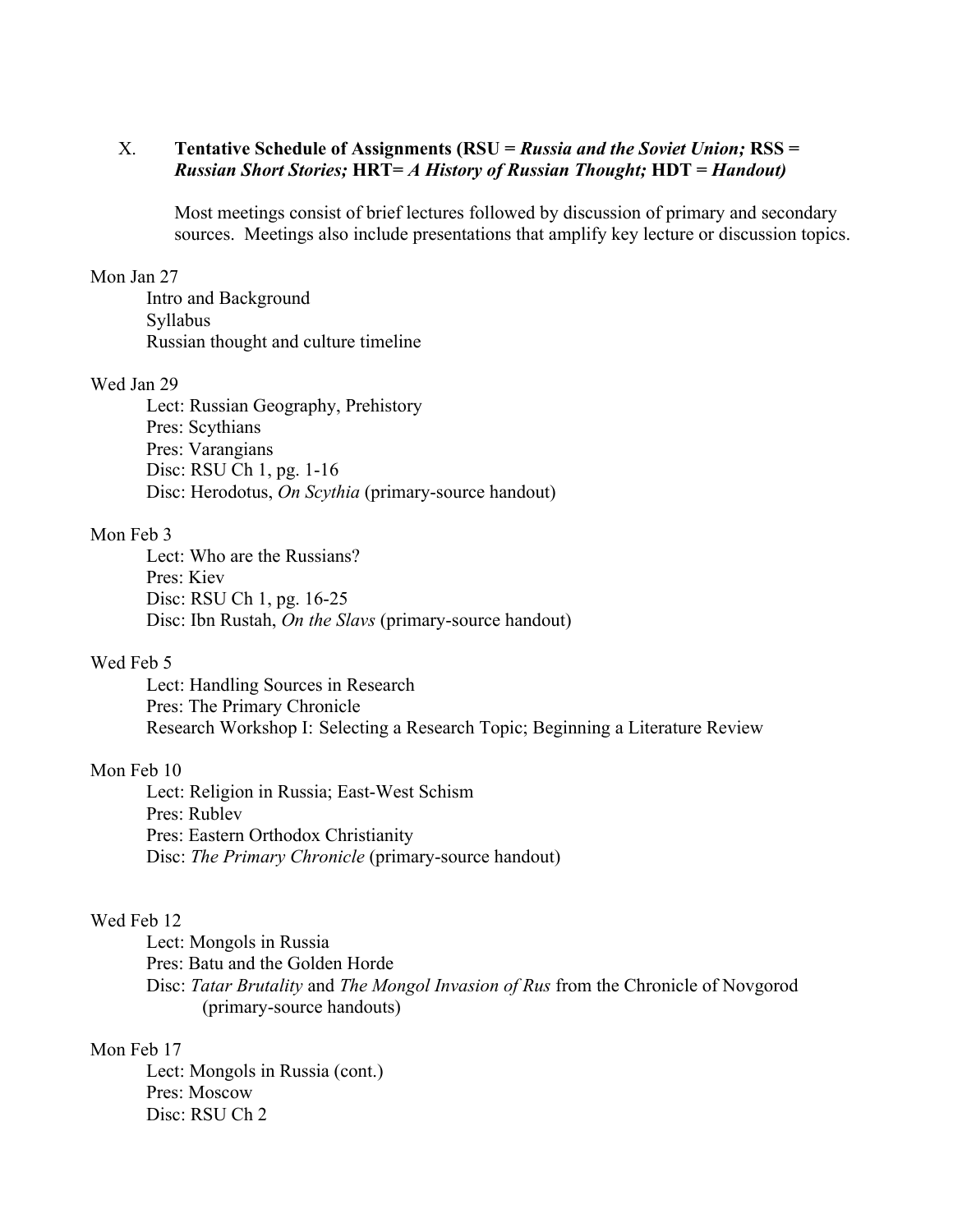Wed Feb 19

Lect: The Ivans Pres: Ivan III Pres: Boyars

#### Mon Feb 24

Lect: Ottomans in the East, Renaissance and Reformation in the West; The Fall of Constantinople Research Workshop II: Arguing a Thesis Literature Review due

## Wed Feb 26

Lect: Ivan IV; The Time of Troubles Pres: Ivan IV; The Oprichnina Pres: St. Basil's Disc: RSU Ch 4 Disc: *An English View of Muscovite Government* (primary-source handout)

## Mon Mar 2

Research Workshop III: Thesis Presentations Literature Review due

Thesis due Review for Midterm I

## Wed Mar 4

# **Midterm I**

#### Mon Mar 9

Lect: Serfdom, Succession and Siberian Expansion in the Seventeenth Century Pres: Mikhail Romanov Pres: Siberia Disc: RSU Ch 5

# Wed Mar 11

Lect: Rise of Modern Thought in the West- Reform, Revolution and Enlightenment Pres: Peter the Great, biography Disc: RSU, Ch 6, pgs. 99-107

## Spring Break

Lect: Peter the Great and the Sciences; University Culture and Scientific Academies Pres: Peter the Great- Universities and Schools Disc: RSU, Ch 6, pgs. 107-11 Disc: *First Issue of 'Vedomosti'*(primary-source handout)

## Mon Mar 23

Lect: Catherine the Great and Europe Pres: Catherine the Great Disc: RSU, Ch 7 Disc: *Radishchev's A Journey from St. Petersburg to Moscow* (primary-source handout)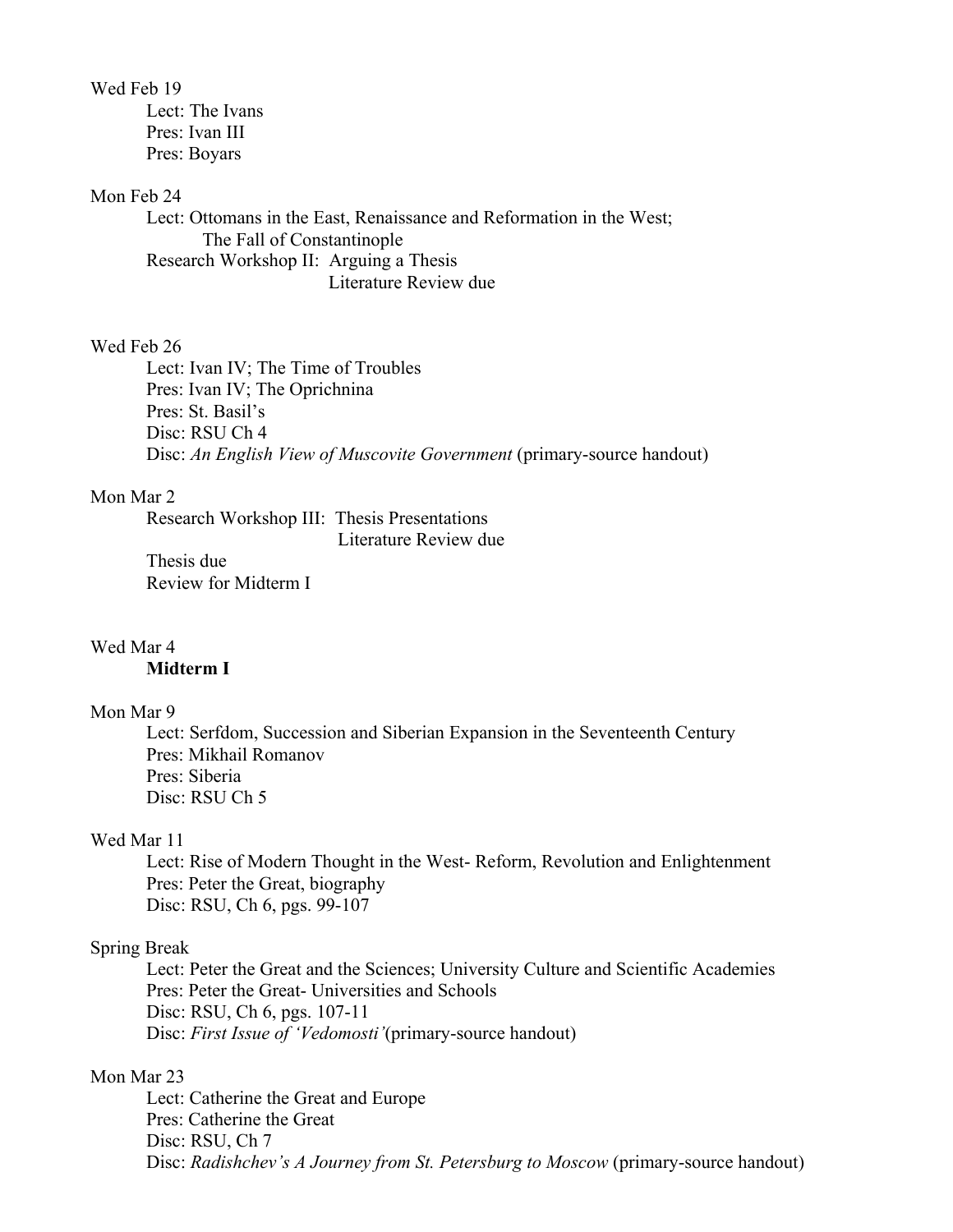#### Wed Mar 25

Disc: HRT, Ch 4, *Russia's 18th Century Enlightenment* Disc: Pushkin, *The Shot; Mozart and Salieri* (primary-source handouts)

#### Mon Mar 30

Lect: Hegel and the Roots of Marxism; Science and Scientism Pres: Kazan Imperial University Disc: HRT, Ch 3, *Russian Intelligentsias*

#### Wed Apr 1

Lect: Revolution in France; Napoleon Invades Russia Pres: Alexander I Disc: RSU, Ch 8

#### Mon Apr 6

Lect: Revolutions in Europe, Marx and the German Idealists, Fashionable Marxism Pres: Revolutions of 1848 Pres: Karl Marx Disc: RSS, Gogol, *The Greatcoat* Disc: *Haxthausen on the Commune and the Tsar* (primary-source handout)

#### Wed Apr 8

Lect: Crimean War Pres: Alexander II Disc: RSU, Ch 9 Research Workshop III: Conclusions and Peer Review

# Mon Apr 13

Midterm Review Pres: Dostoyevsky Disc: Dostoyevsky, *Bobok* Review for Midterm II

#### Wed Apr 15 **Mid Term II**

#### Mon Apr 20

Lect: World War I; Revolutions in Thought Pres: Lobachevsky Disc: RSU, Ch 10

#### Wed Apr 22

Lect: Revolution in Russia; 'Scientific' Socialism? Pres: Lenin Pres: Pavlov Disc: RSU, Ch 11 Disc: Soviet legal decrees (primary-source handout)